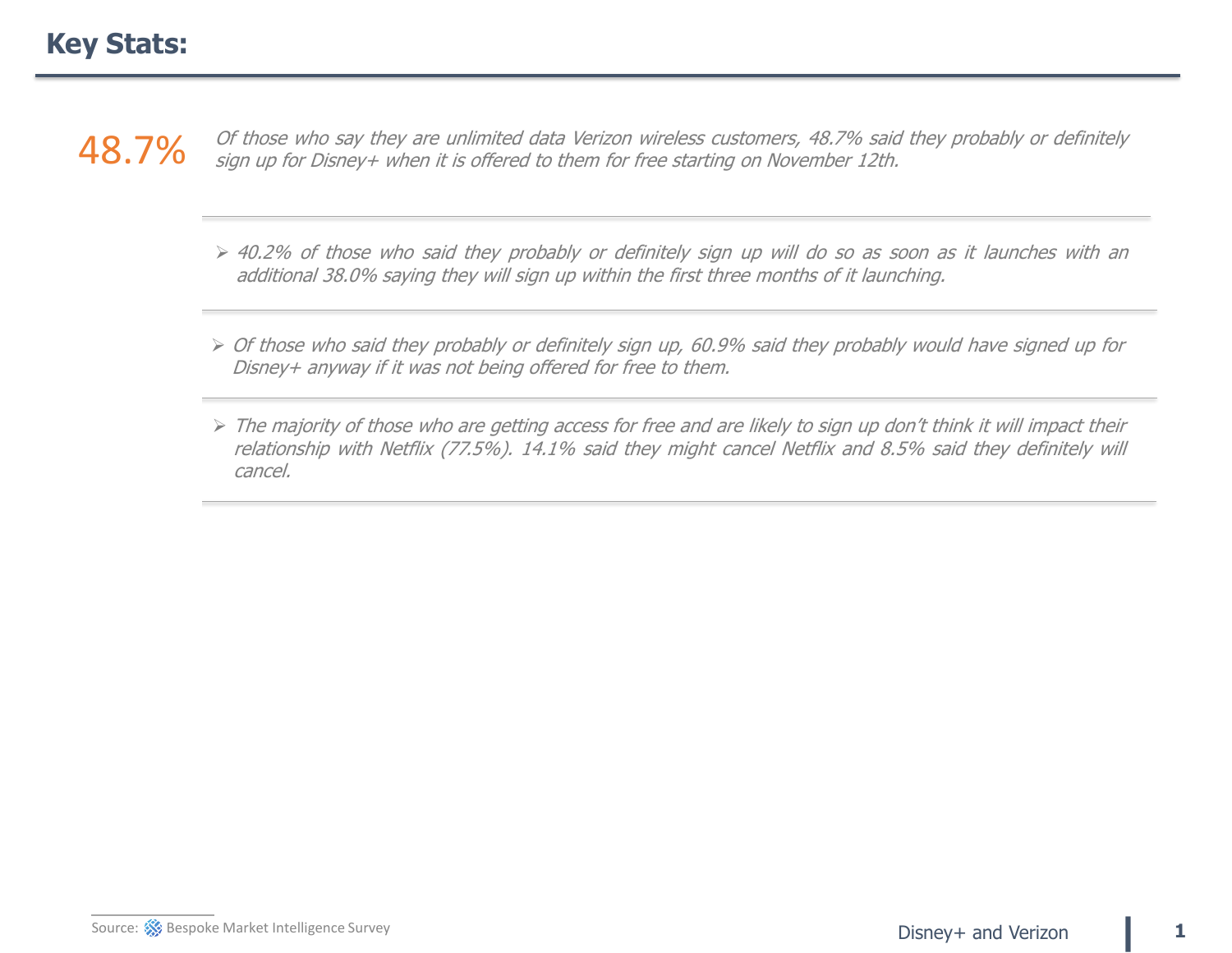# **Which of the following do you use for your wireless service? (service provider for smartphone, tablet, etc)**

Posed to all respondents

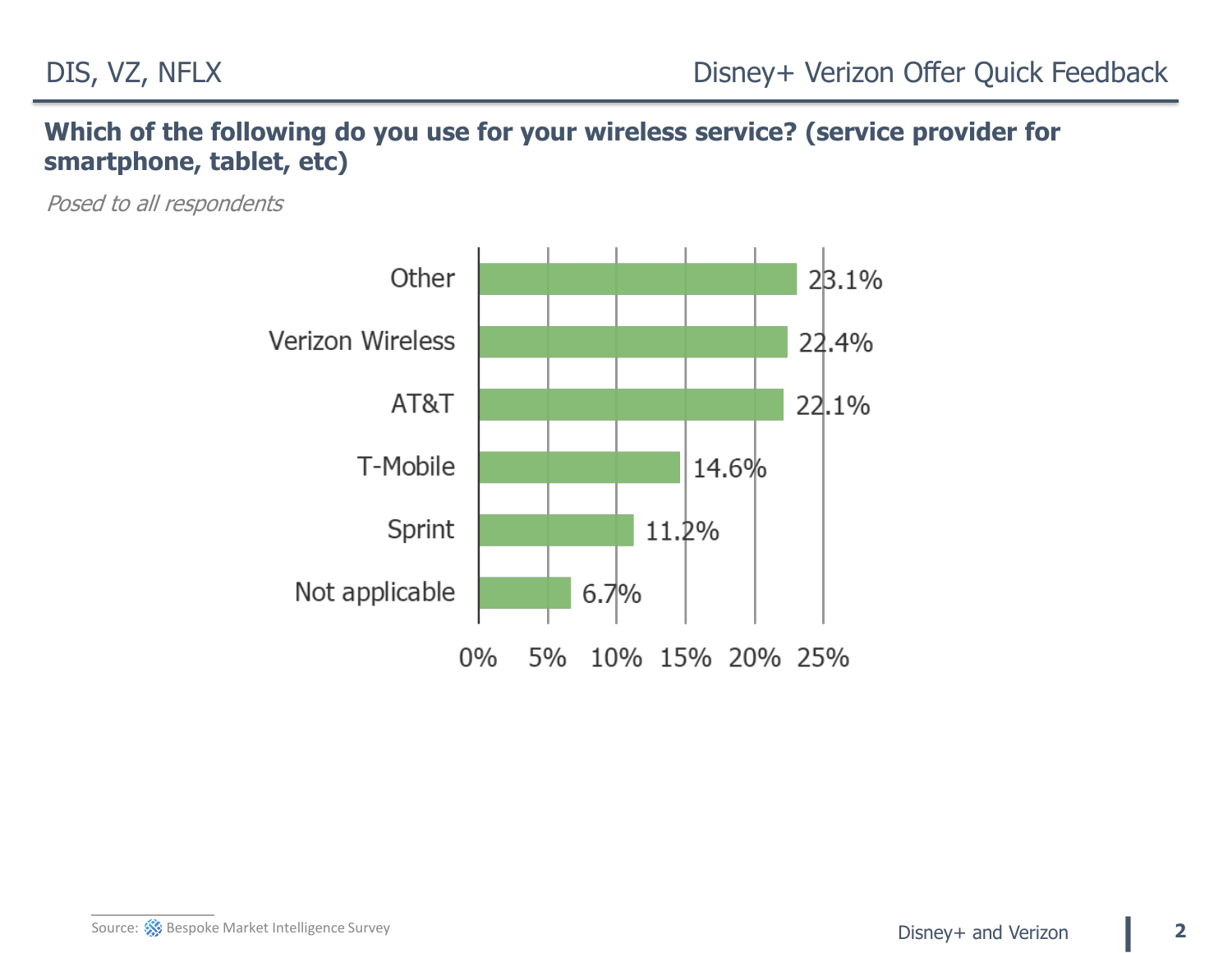## **Are you currently on the unlimited data plan with Verizon wireless?**

Posed to respondents who said they are Verizon wireless customers.

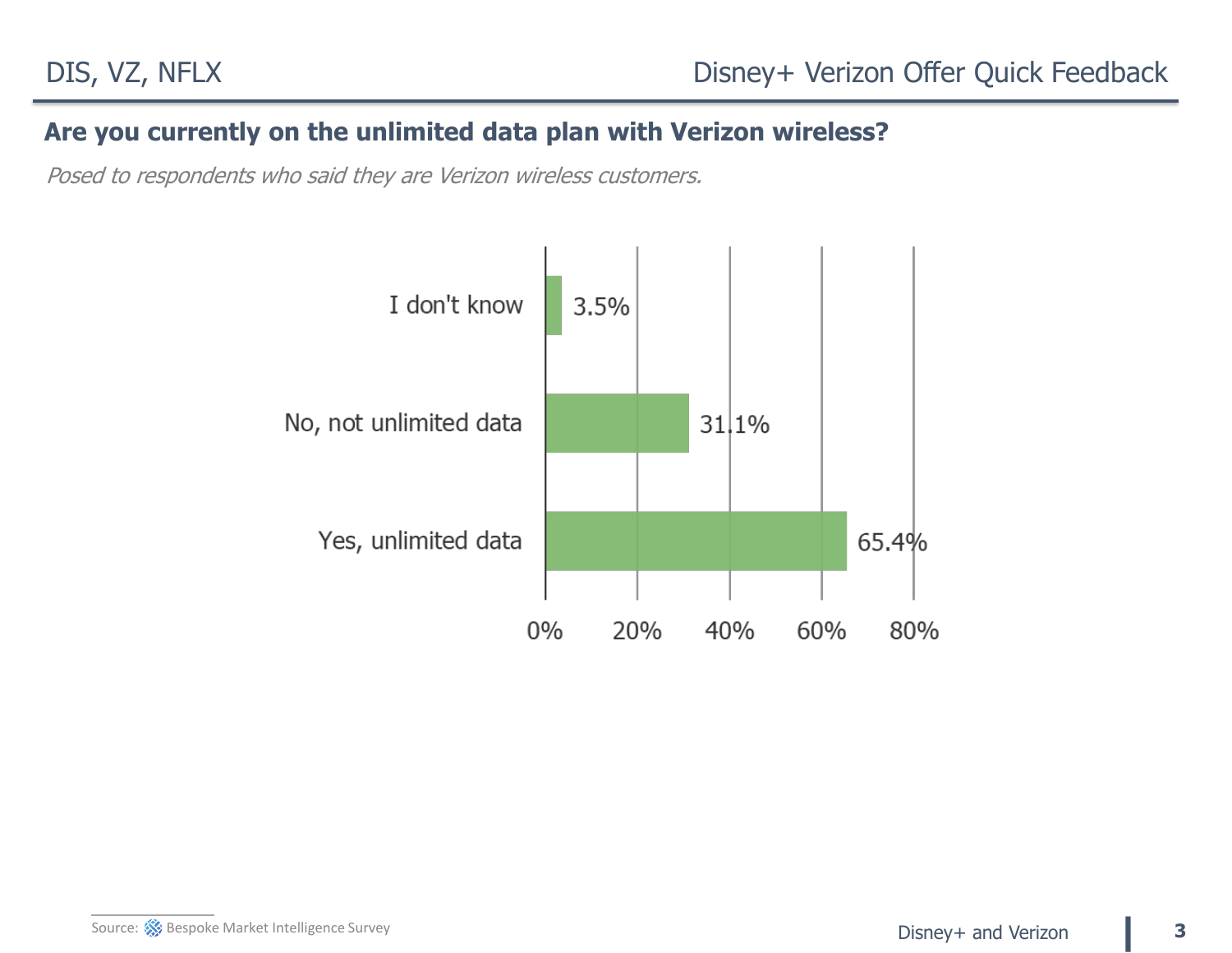**Verizon wireless customers are being offered 1 free year subscription to the soon to be launched Disney+ streaming video service. How likely are you to create a Disney+ account to get access to your free year of Disney+?**



 $N = 92$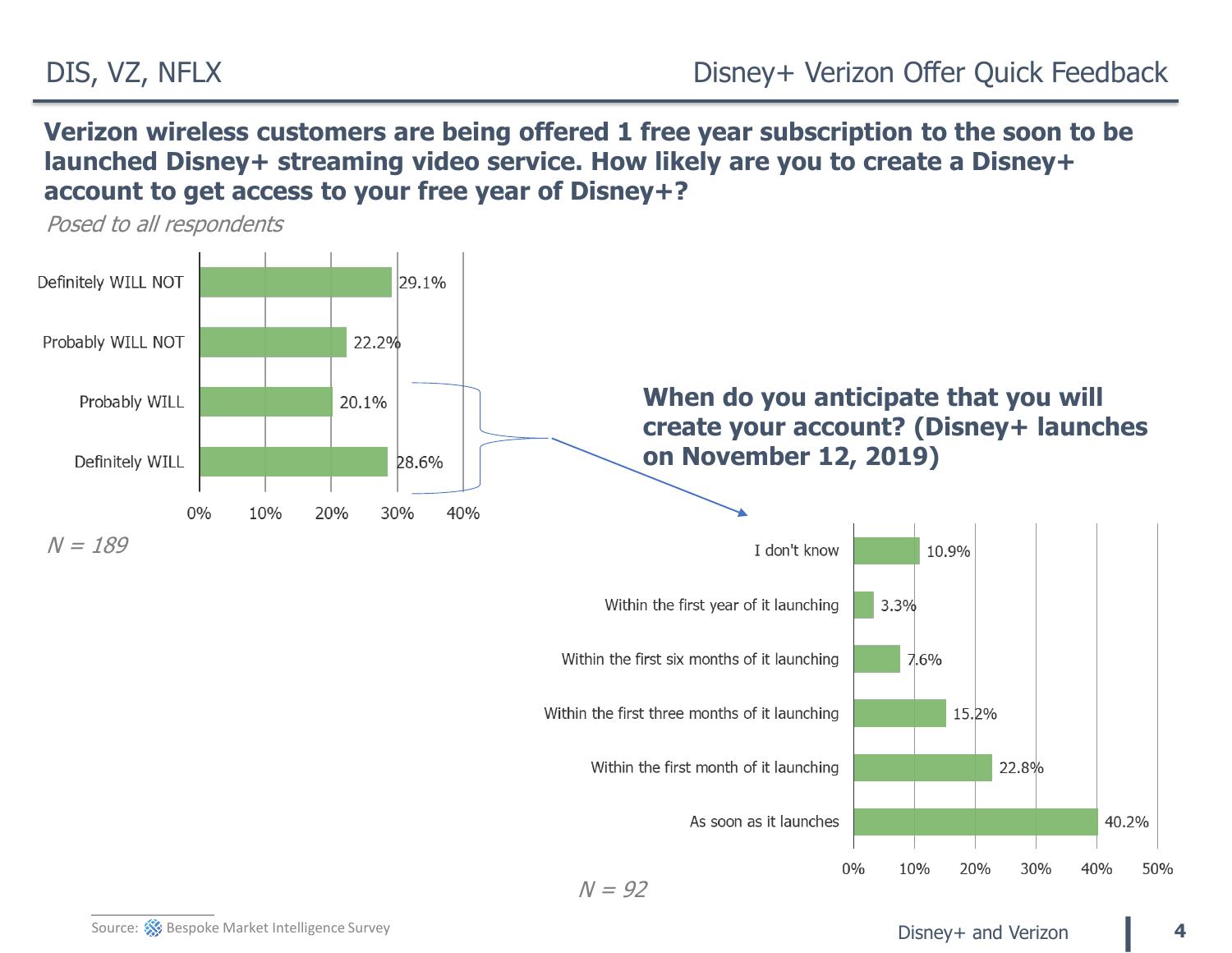### **How likely would you have been to sign up for Disney+ if it was not being offered to you for free for the first year?**

Posed to Verizon wireless unlimited data customers who said they probably or definitely will sign up for Disney+.



 $n = 92$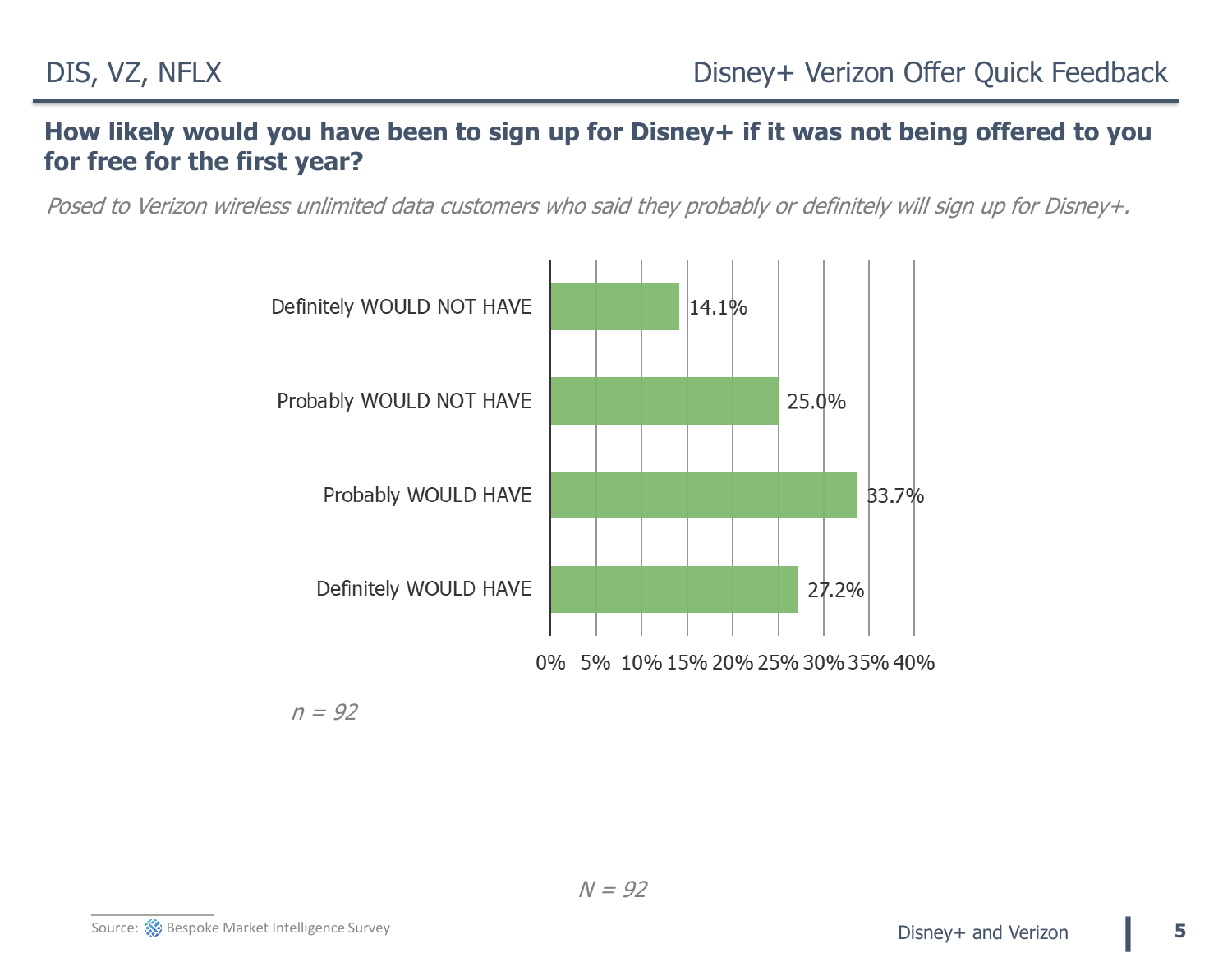### **After the first year, how likely are you to continue paying for Disney+? (\$6.99 per month or \$69.99 per year)**

Posed to Verizon wireless unlimited data customers who said they probably or definitely will sign up for Disney+.



 $N = 92$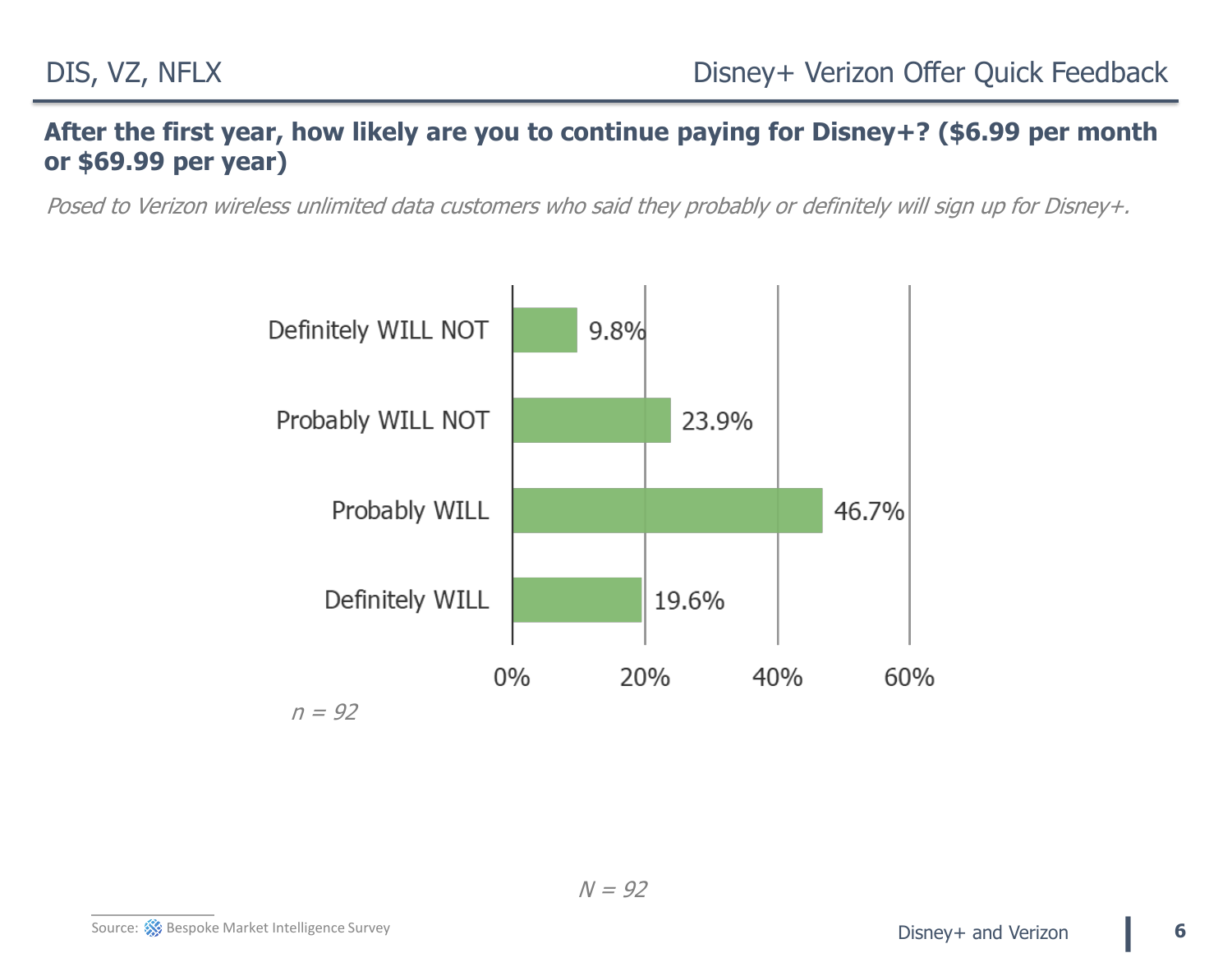### **Are you currently a Netflix subscriber?**

Posed to Verizon wireless unlimited data customers who said they probably or definitely will sign up for Disney+.



 $n = 92$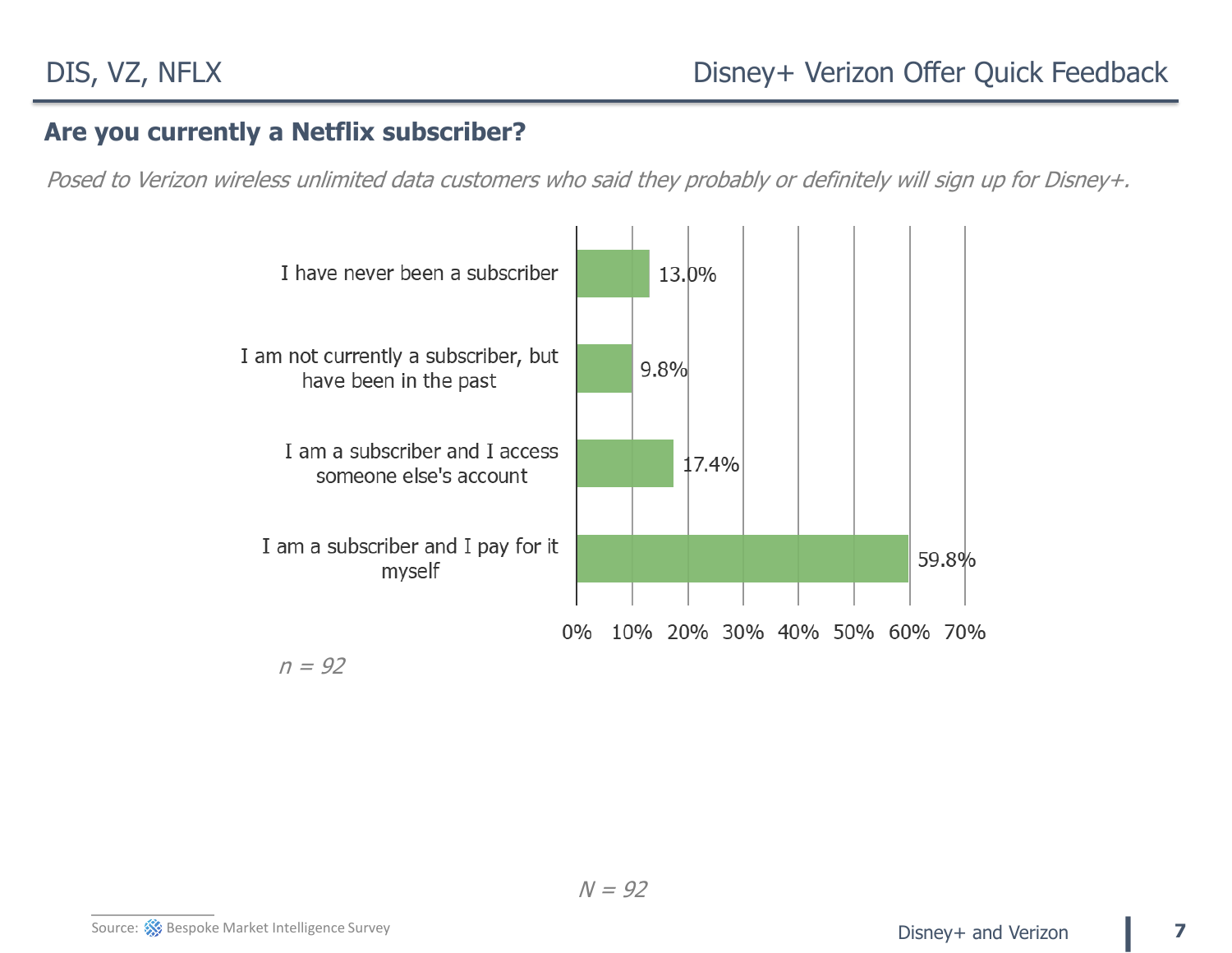### **Would getting Disney+ free for a year impact your relationship with Netflix at all?**

Posed to Verizon wireless unlimited data customers who said they probably or definitely will sign up for Disney+ who are currently subscribers via their own account or accessing someone else's.



 $n = 71$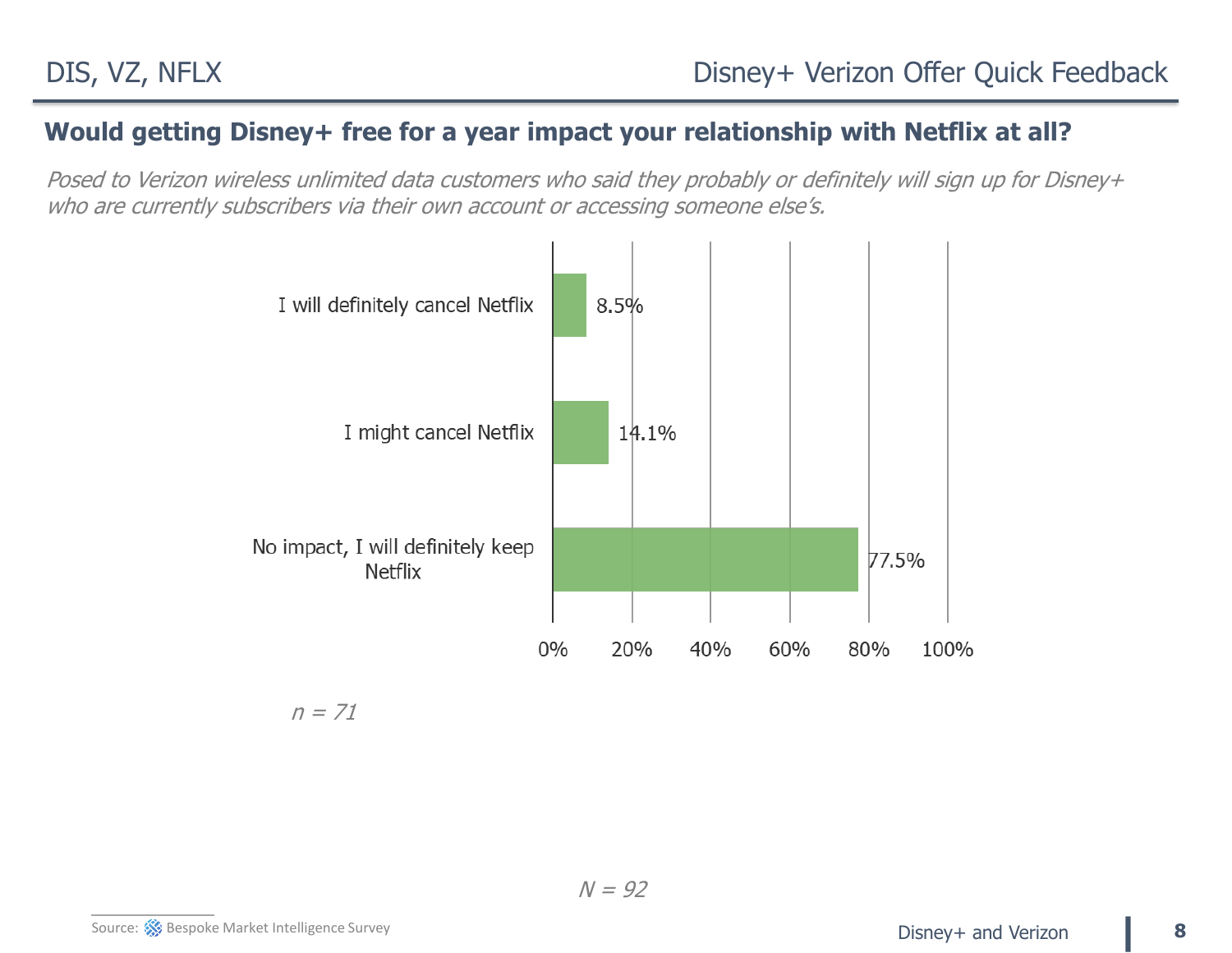**Verizon will be giving unlimited data plan wireless customers access to Disney+ free for one year. How likely are you to upgrade to an unlimited plan in order to get access to Disney+?**

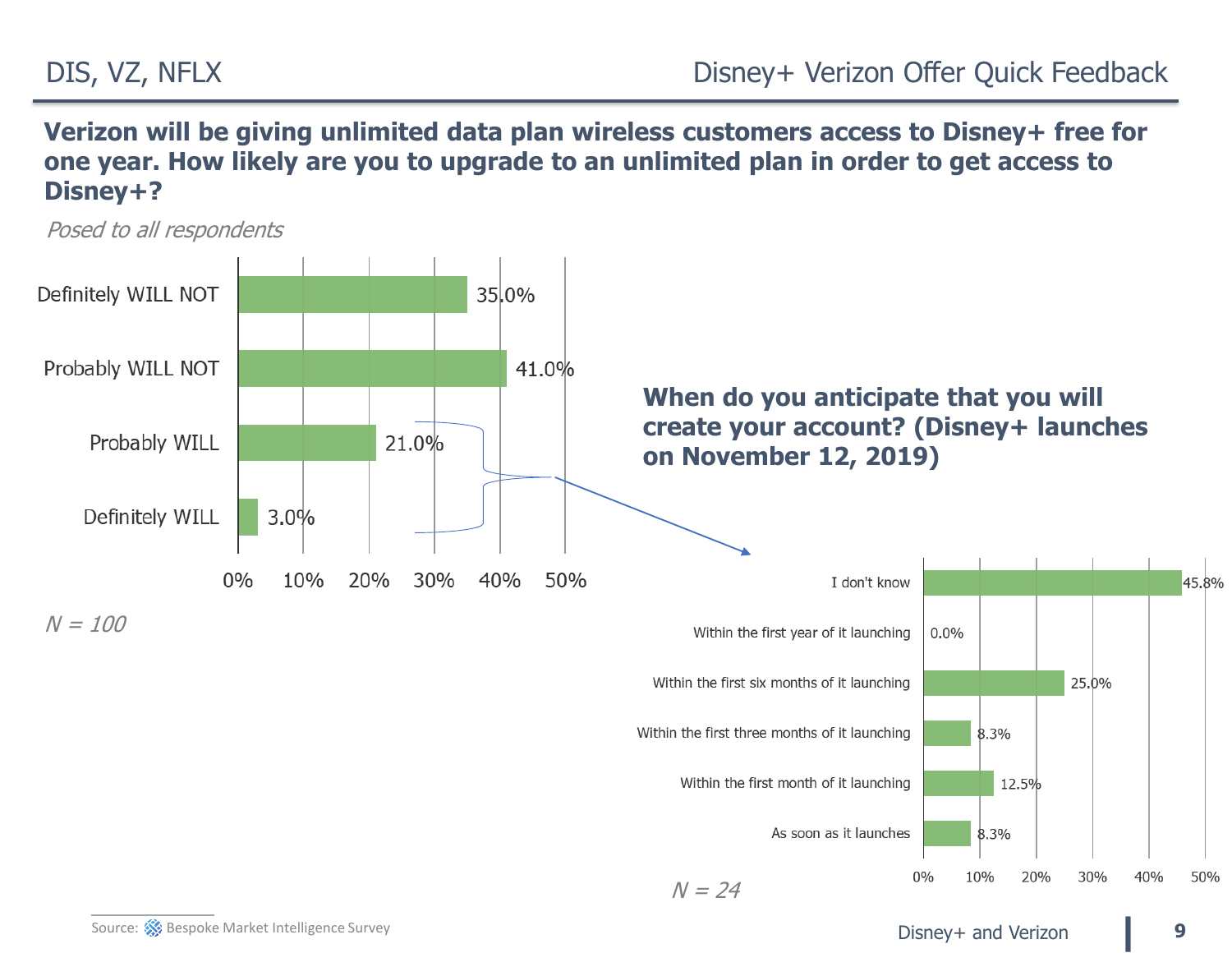**Verizon wireless customers will be getting free access to Disney+ for one year when it launches on November 12, 2019. Which of the following best describes your response:**

Posed to respondents WHO DO NOT use Verizon wireless service.



 $N = 1,004$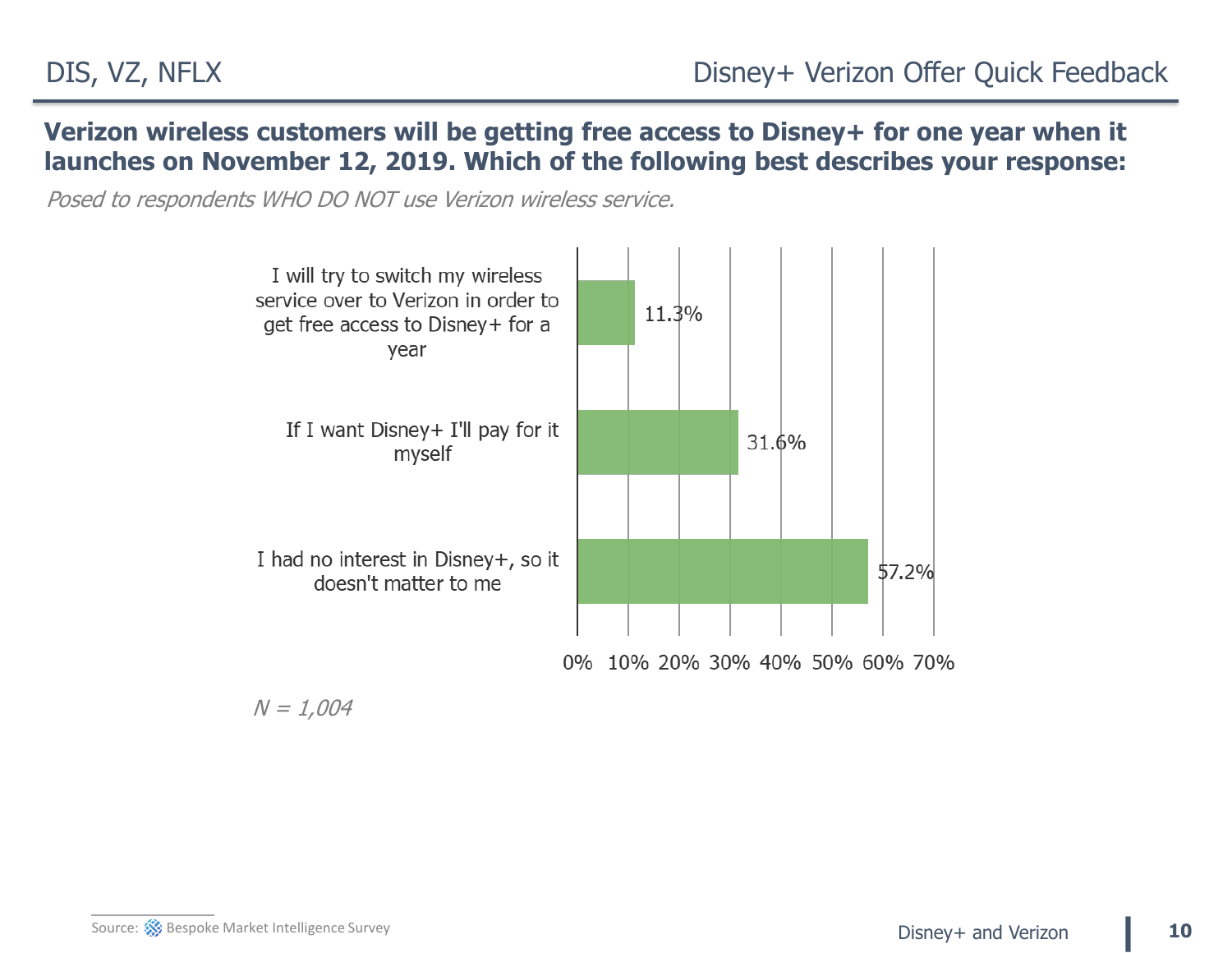#### **Which of the following do you use for cable/satellite TV service?**

Posed to all respondents